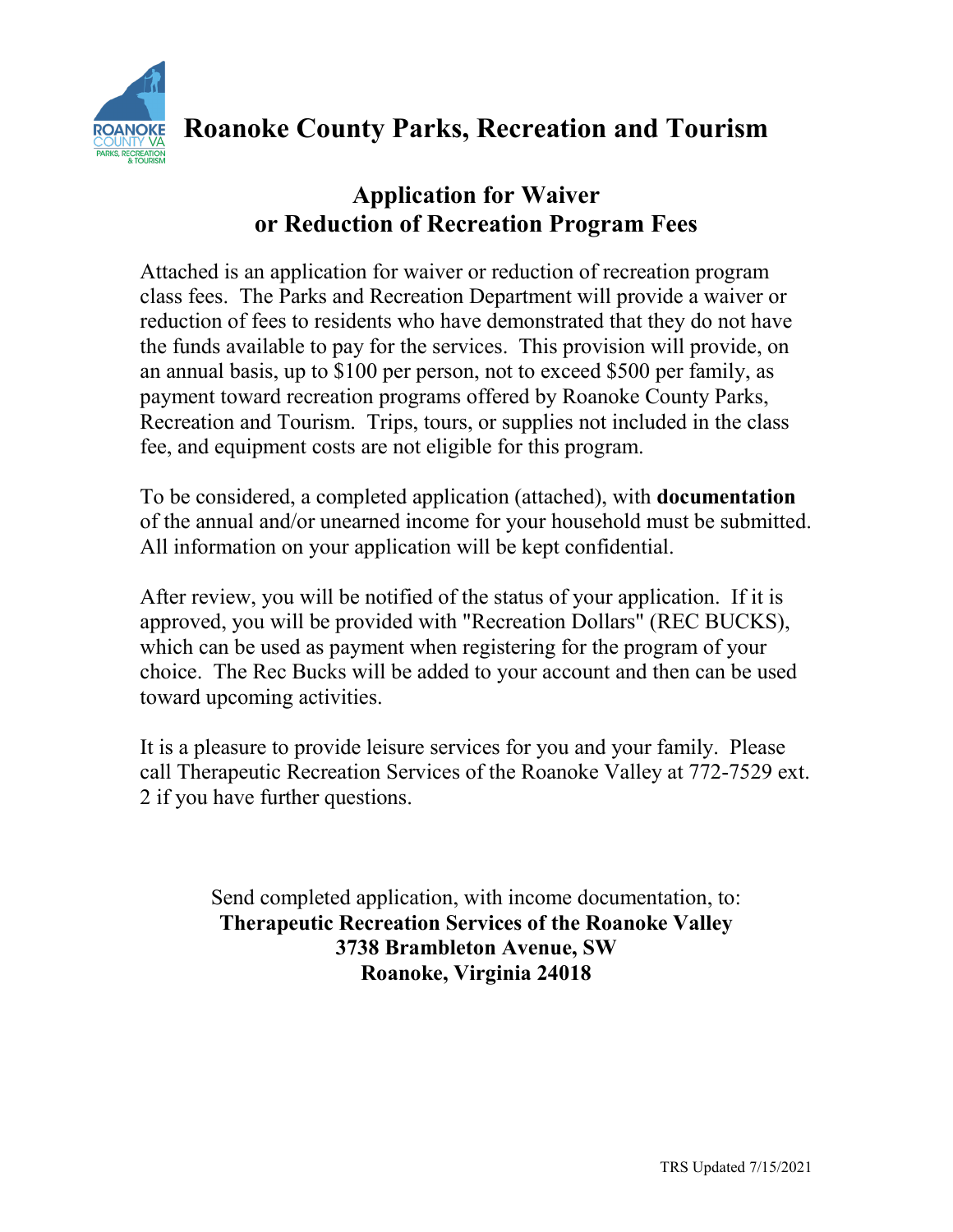## **COUNTY OF ROANOKE DEPARTMENT OF PARKS, RECREATION AND TOURISM**

## APPLICATION FOR WAIVER OR REDUCTION OF RECREATION FEES

NOTE: Each member of the immediate family may be granted a waiver or fee reduction for a one year period.

| 1.  |                                                                                                                                                                                             |  |
|-----|---------------------------------------------------------------------------------------------------------------------------------------------------------------------------------------------|--|
|     | (Parent or Guardian):                                                                                                                                                                       |  |
| 2.  |                                                                                                                                                                                             |  |
|     | $City:$ $Zip:$                                                                                                                                                                              |  |
| 3.  | Number of people residing in household:                                                                                                                                                     |  |
| 4.  |                                                                                                                                                                                             |  |
| 5.  |                                                                                                                                                                                             |  |
| 6.  | Name of participant(s) if other than applicant: ________________________________                                                                                                            |  |
| 7.  | Recreation Program of interest:<br>Therapeutic Recreation Programs General Recreation Programs                                                                                              |  |
| 8.  | To determine eligibility.<br><b>(Please Attach Documentation of the following amounts):</b>                                                                                                 |  |
| (1) | Please attach copies of most recent Federal and State Income Tax<br>Returns - For all members of family filing within the same household.                                                   |  |
| (2) | Please attach a statement showing any other family earned income<br>(For example: Overtime, Babysitting, Reserve Pay from the Military).<br>Parental, Care provider, or Participant income: |  |
|     | Amount per month $\$\$                                                                                                                                                                      |  |
| (3) | List any <u>unearned income</u> (including lump sums) in spaces below:                                                                                                                      |  |
|     | Social Sec., SSI, SSDI, Railroad Retirement?                                                                                                                                                |  |
|     | Amount per month $\$\$                                                                                                                                                                      |  |
|     | <b>Child Support or Alimony Payments?</b>                                                                                                                                                   |  |
|     | Amount per month \$<br><b>Unemployment Compensation?</b>                                                                                                                                    |  |
|     | Amount per month \$                                                                                                                                                                         |  |